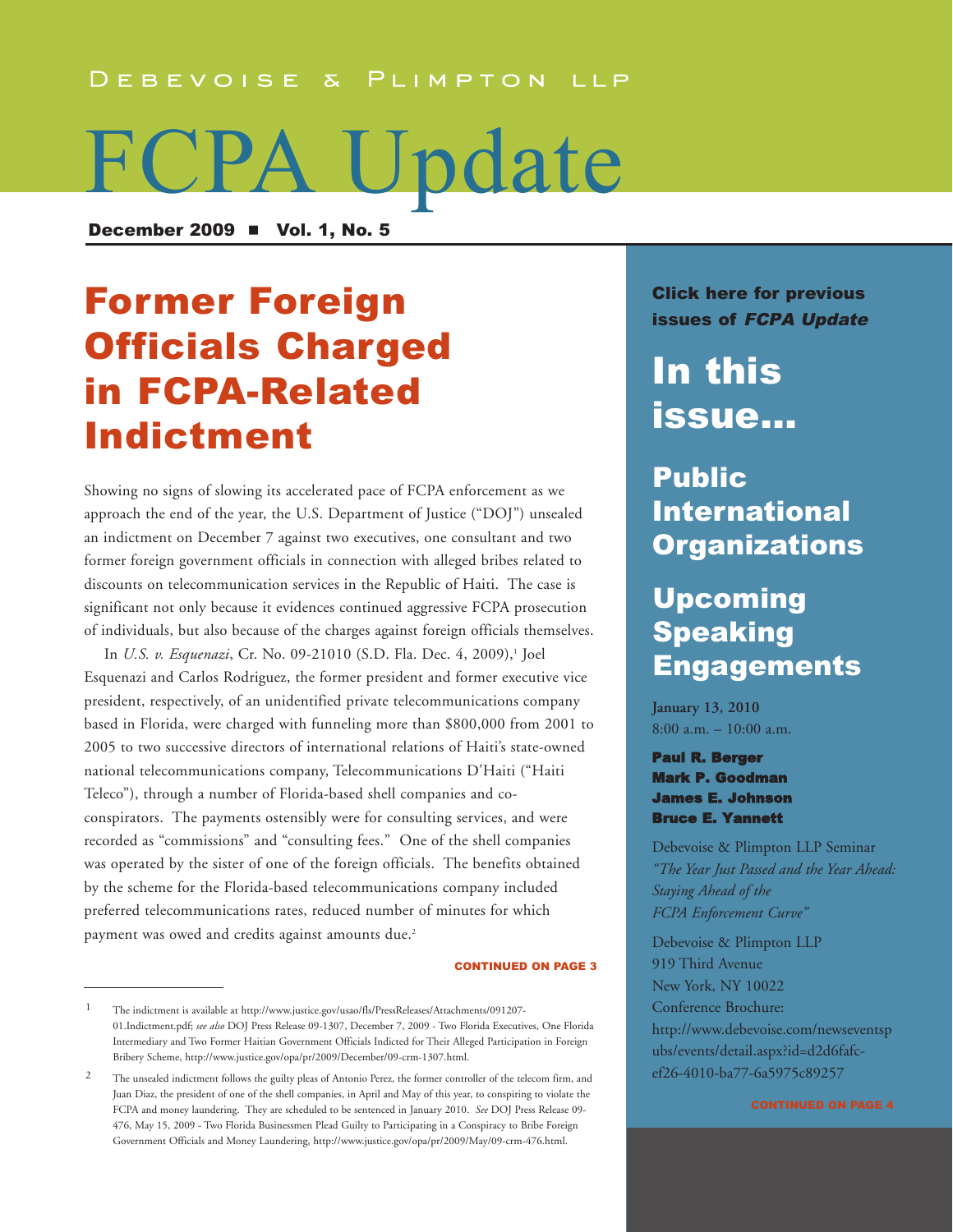## Public International **Organizations**

Corrupt payments to employees of almost 80 public international organizations are considered payments to "foreign officials" under the FCPA.<sup>1</sup> The FCPA designates as foreign officials, *inter alia*, any officer or employee of "an organization that is designated by Executive order pursuant to section 1 of the International Organizations Immunities Act (22 U.S.C. § 288)" or of "any other international organization that is designated by the President [of the United States] by Executive order for the purposes of this section, effective as of the date of publication of such order in the Federal Register." 15 U.S.C. §§ 78dd-1(f), 78dd-2(h), 78dd-3(f). This definition tracks the Organisation for Economic Co-operation and Development ("OECD") Convention on Combating Bribery of Foreign Public Officials in International Business Transactions and is found in the implementing legislation of other convention signatories.<sup>2</sup> "Public international organizations" are published in the Federal Register and the Code of Federal Regulations, and are reprinted here:

- **•** African Development Bank<sup>3</sup>
- African Development Fund
- $\bullet$  African Union<sup>4</sup>
- **Asian Development Bank**
- **Border Environment Cooperation Commission**
- Caribbean Organization
- Commission for Environmental Cooperation
- Commission for Labor Cooperation
- **Commission for the Study of Alternatives to the Panama Canal**
- **Customs Cooperation Council**
- Council of Europe in Respect of the Group of States Against Corruption
- **European Bank for Reconstruction and Development**
- European Space Agency [formerly European Space Research Organization (ESRO)]
- Food and Agriculture Organization

#### CONTINUED ON PAGE 5

#### FCPA Update

FCPA Update is a publication of

#### Debevoise & Plimpton LLP

919 Third Avenue New York, New York 10022 +1 212 909 6000

#### [www.debevoise.com](http://www.debevoise.com)

Washington, D.C. +1 202 383 8000

Moscow +7 495 956 3858

London +44 20 7786 9000 Hong Kong +852 2160 9800

Paris +33 1 40 73 12 12 Shanghai +86 21 5047 1800

**Frankfurt** +49 69 2097 5000

Paul R. Berger Co-Editor-in-Chief

+1 202 383 8090 [prberger@debevoise.com](mailto:prberger@debevoise.com)

Bruce E. Yannett Co-Editor-in-Chief +1 212 909 6495 [beyannett@debevoise.com](mailto:beyannett@debevoise.com)

Sean Hecker Associate Editor +1 212 909 6052 [shecker@debevoise.com](mailto:shecker@debevoise.com)

Steven S. Michaels Managing Editor +1 212 909 7265 [ssmichaels@debevoise.com](mailto:ssmichaels@debevoise.com)

Erik C. Bierbauer Deputy Managing Editor +1 212 909 6793 [ecbierbauer@debevoise.com](mailto:ecbierbauer@debevoise.com)

David M. Fuhr Deputy Managing Editor +1 202 383 8153 [dmfuhr@debevoise.com](mailto:dmfuhr@debevoise.com)

Erin W. Sheehy Deputy Managing Editor +1 202 383 8035 [ewsheehy@debevoise.com](mailto:ewsheehy@debevoise.com)

Please address inquiries regarding topics covered in this publication to the editors.

All content © 2009 Debevoise & Plimpton LLP. All rights reserved. The articles appearing in this publication provide summary information only and are not intended as legal advice. Readers should seek specific legal advice before taking any action with respect to the matters discussed herein. Any discussion of U.S. Federal tax law contained in these articles was not intended or written to be used, and it cannot be used by any taxpayer, for the purpose of avoiding penalties that may be imposed on the taxpayer under U.S. Federal tax law. Please note: The URLs in FCPA Update are provided with hyperlinks so as to enable readers to gain easy access to cited materials.

<sup>1</sup> *See* FCPA Update, Vol. 1, No.1 at 1 n.3 (August 2009), [http://www.debevoise.com/newseventspubs/publications/detail.aspx?id=3143fa0a-ebbb-4dff-a8e1-28b53eb18152.](http://www.debevoise.com/newseventspubs/publications/detail.aspx?id=3143fa0a-ebbb-4dff-a8e1-28b53eb18152)

See OECD Convention on Combating Bribery of Foreign Public Officials in International Business Transactions, Article 1, section 4.a[, http://www.oecd.org/document/21/0,3343,en\\_2649\\_34859\\_2017813\\_1\\_1\\_1\\_1,00.html.](http://www.oecd.org/document/21/0,3343,en_2649_34859_2017813_1_1_1_1,00.html)

<sup>&</sup>lt;sup>3</sup> All cites for public international organizations are to 19 C.F.R. § 148.87 unless otherwise noted.

<sup>4</sup> *See* Exec. Order 13377, 70 Fed. Reg. 20263 (April 13, 2005), recognizing the African Union as a public international organization and revoking the Organization of African Unity's status as a public international organization. Note that revocations of status appear in the Federal Register and not in the Code of Federal Regulations.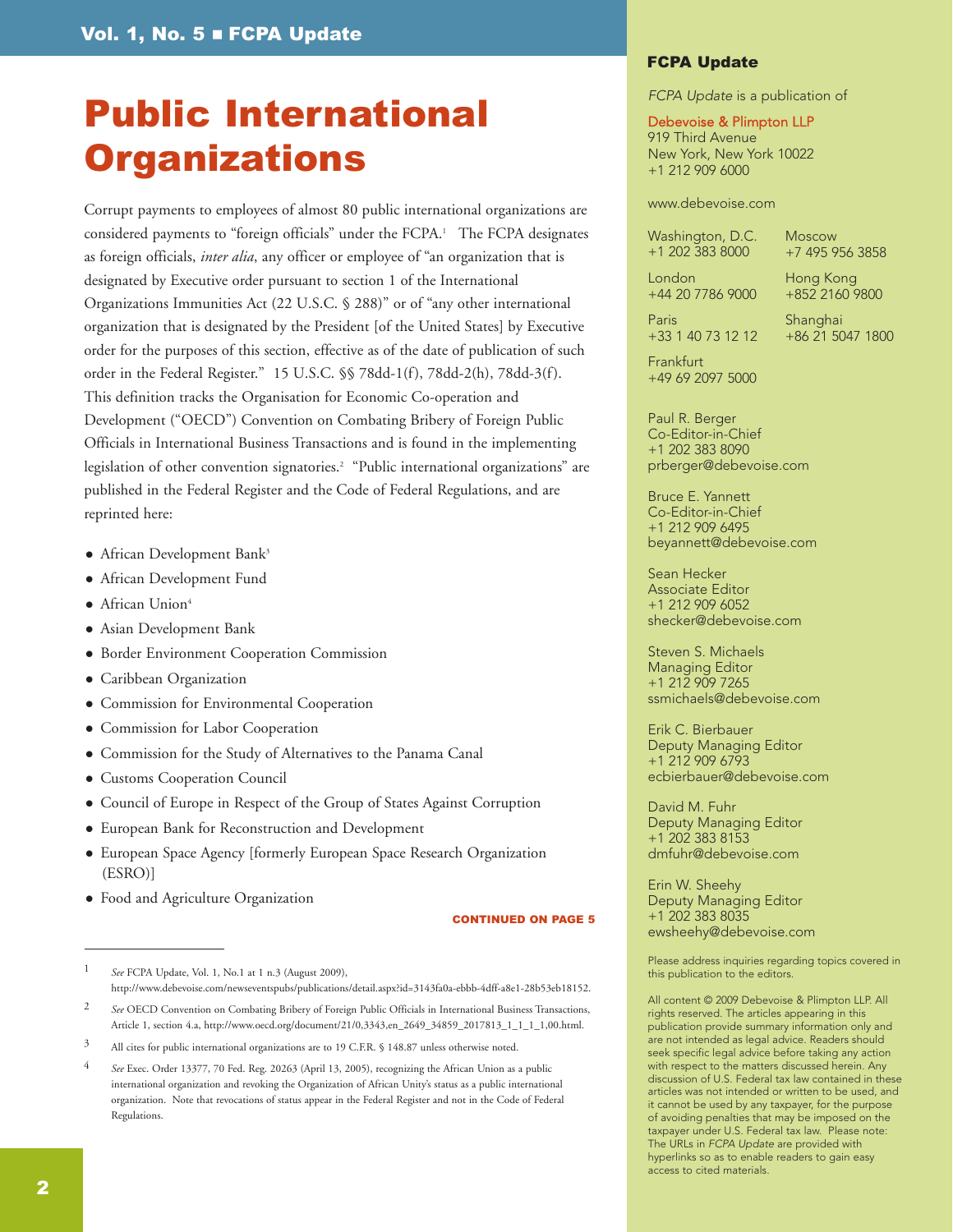#### Former Foreign Officials Charged in FCPA-Related Indictment **n** Continued from page 1

The two executives and the foreign official's sister (who is a lawful permanent U.S. resident) were charged with conspiracy to violate the FCPA and commit wire fraud, substantive FCPA and money laundering violations, and money laundering conspiracy. The two former foreign officials – Robert Antoine and Jean Rene Duperval – were charged with money laundering conspiracy, and Duperval was charged with substantive money laundering violations.

The most obvious reason the government has rarely in the last two decades charged foreign officials in the context of an FCPA prosecution is that the FCPA itself applies only to bribe payers, not bribe recipients. The Fifth Circuit has also foreclosed the ability to charge foreign officials with conspiracy to violate the FCPA. *See U.S. v. Castle*, 925 F.2d 831, 833 (5th Cir. 1991) (relying on *Gebardi v. U.S*., 287 U.S. 112 (1932), to hold that where Congress chooses to criminalize the acts of only one party for transactions that inherently require the agreement of more than one party, the other parties cannot be charged with conspiracy for the same conduct).3 Jurisdictional and diplomatic considerations are other reasons the

government might hesitate to charge foreign officials with offenses related to bribery.

In the Haiti Teleco case, however, the former foreign officials were charged with conspiracy to launder money and substantive money laundering, thereby avoiding the prosecution limitations imposed by the FCPA. Further, the DOJ indictment states that the former foreign officials – Antoine and Duperval – held U.S. bank accounts, which would minimize jurisdictional hurdles that are difficult to overcome in many U.S. prosecutions of foreign nationals. The DOJ also apparently did not face diplomatic obstacles to this prosecution, as it has credited Haiti's financial intelligence unit, a specialized department of Haiti's National Police, and the Ministry of Justice and Public Security with "significant cooperation and coordination" in the ongoing investigations, including arresting Duperval in Haiti two days before the unsealing of the DOJ's indictment. Thus, the circumstances of the Haiti Teleco case were ripe for testing the government's prosecutorial power with respect to foreign official bribe recipients.

It remains to be seen whether this enforcement action represents an

isolated incident or portends a trend in FCPA prosecutions toward attempting to recover illicit bribe payments from the foreign officials who receive them. A number of indications suggest the latter. In November 2009, U.S. Attorney General Eric Holder announced in Qatar a "redoubled commitment" by the DOJ to recover

It remains to be seen whether this enforcement action represents an isolated incident or portends a trend in FCPA prosecutions toward attempting to recover illicit bribe payments from the foreign officials who receive them.

from corrupt officials the illicit proceeds of their corruption.<sup>4</sup> And earlier this year, the DOJ filed a forfeiture action against accounts in Singapore alleged to contain the proceeds of bribes paid to the son of the former prime minister of Bangladesh.<sup>5</sup> The press release stated:

CONTINUED ON PAGE 4

6 The use of the term "facilitating payment" is likely an oversight, as "facilitating payments," as defined in the FCPA, are expressly permitted by the statute. See 15 U.S.C. §§ 78dd-1(b); 78dd-2(b); 78dd-3(b).

We are aware of only two other instances since the *Castle* case where foreign officials were charged in the context of an FCPA prosecution. In 2002, former World Bank employees Ramendra Basu and Gautam Sengupta each pled guilty to one count of conspiracy to devise a scheme and artifice to deprive another of the intangible right to honest services and to commit wire fraud, and one count of a substantive FCPA violation. The FCPA violation was a result of the defendants facilitating bribes to a Kenyan official. The World Bank employees admitted to receiving kickbacks for steering World Bank consultancy projects toward a Swedish consulting firm. *See* DOJ Press Release 08-341, April 25, 2008 - Former World Bank Employee Sentenced for Taking Kickbacks and Assisting in the Bribery of a Foreign Official, [www.justice.gov/criminal/pr/press\\_releases/2008/04/04-25-08\\_world-bank-emp-sent.pdf \(in](http://www.justice.gov/criminal/pr/press_releases/2008/04/04-25-08_world-bank-emp-sent.pdf)formations and plea agreements not available online, but available upon request from Debevoise).

<sup>4</sup> Remarks of Attorney General Eric Holder at the Opening Plenary of the VI Ministerial Global Forum on Fighting Corruption and Safeguarding Integrity, Doha, Qatar, November 7, 2009, [http://www.justice.gov/ag/speeches/2009/ag-speech-091107.html.](http://www.justice.gov/ag/speeches/2009/ag-speech-091107.html) 

<sup>5</sup> *See* DOJ Press Release 09-020, January 9, 2009 - Department of Justice Seeks to Recover Approximately \$3 Million in Illegal Proceeds from Foreign Bribe Payments, [http://www.justice.gov/opa/pr/2009/January/09-crm-020.html.](http://www.justice.gov/opa/pr/2009/January/09-crm-020.html)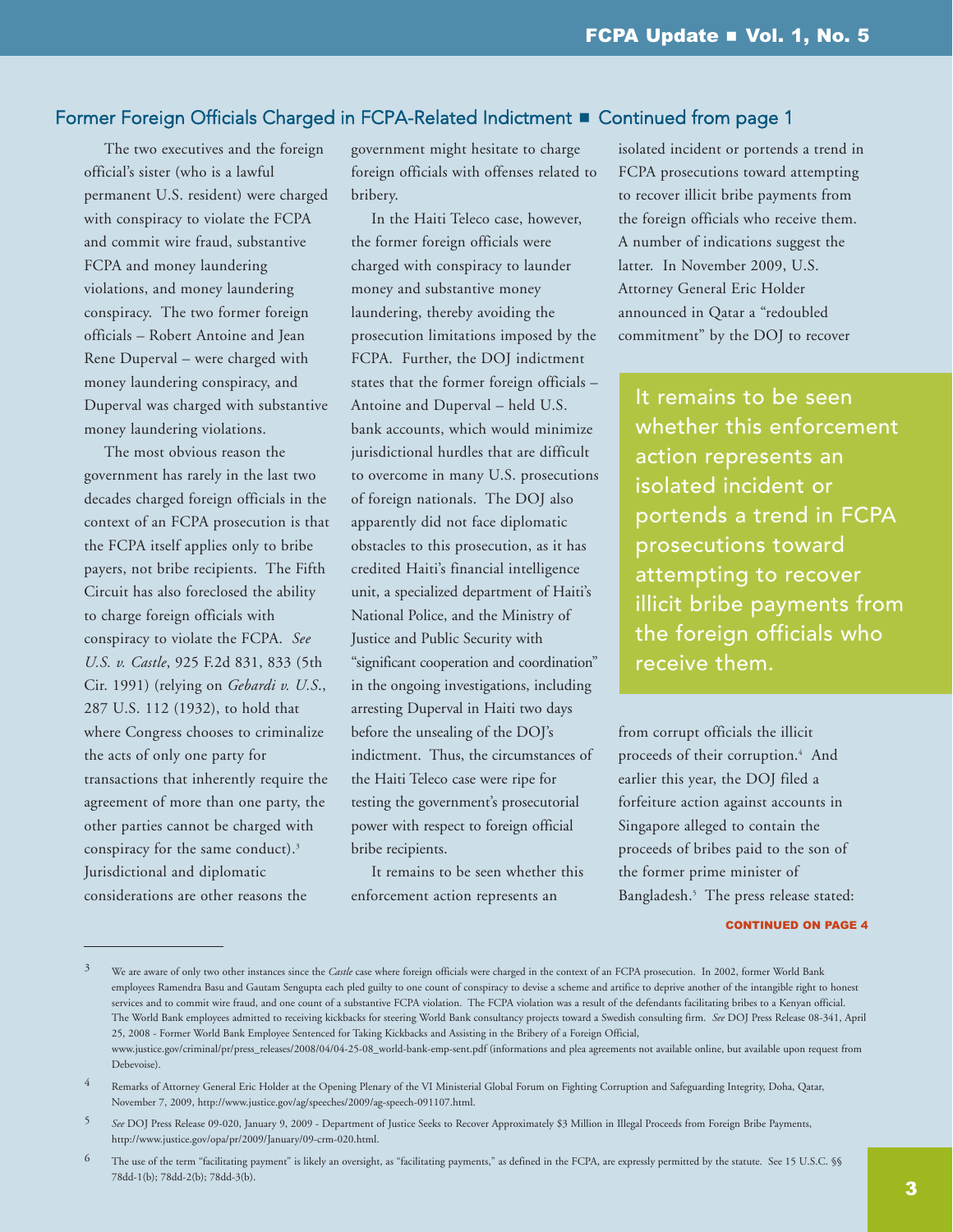#### Former Foreign Officials **E** Continued from page 3

"This action shows the lengths to which U.S. law enforcement will go to recover the proceeds of foreign corruption, including acts of bribery and money laundering. Not only will the Department, for example, prosecute companies and executives who violate the [FCPA], we will also use our forfeiture laws to recapture the illicit facilitating payments often used in such schemes."6 Continuing to charge foreign government officials with conspiracy and money laundering, and potentially other offenses, such as Travel Act, mail and wire fraud violations, in complaints and indictments that charge the underlying FCPA violation would conform to the principles and goals clearly articulated by the DOJ.

As the Haiti Teleco case unfolds, it may set meaningful precedent as to how the DOJ is able to establish jurisdiction over and obtain convictions against former foreign officials. Success for the DOJ in this

case could add a new layer to future FCPA prosecutions. It also could provide some support for companies solicited for bribe payments by non-U.S. officials – it will be easier to say "no" and not suffer detrimental business effects if one of the reasons is that the official himself or herself could also be charged by U.S. regulators.  $\blacksquare$ 

**Paul R. Berger Bruce E. Yannett Erin W. Sheehy**

*Paul R. Berger is a partner and Erin W. Sheehy is an associate in Debevoise & Plimpton LLP's Washington D.C. office. Bruce E. Yannett is a partner in the firm's New York office. They are members of the firm's Litigation Department and White Collar Litigation Practice Group, and may be reached at [prberger@debevoise.com,](mailto:prberger@debevoise.com) [beyannett@debevoise.com,](mailto:beyannett@debevoise.com) and [ewsheehy@debevoise.com.](mailto:ewsheehy@debevoise.com) Full contact details for each author are available at [www.debevoise.com.](www.debevoise.com)*

## Upcoming Speaking Engagements

#### CONTINUED FROM PAGE 1

**January 19, 2010** 1:00 p.m. - 6:00 p.m.

#### Paul R. Berger Lord Goldsmith QC, PC Bruce E. Yannett

Debevoise & Plimpton LLP Seminar *"Internal Investigations in Switzerland"* 

Bär & Karrer AG Brandschenkestrasse 90 CH-8027 Zurich Switzerland Conference Brochure: [http://www.debevoise.com/newseventsp](http://www.debevoise.com/newseventspubs/events/detail.aspx?id=eb5f3509-3f78-4c16-aa96-01989b849878) ubs/events/detail.aspx?id=eb5f3509- 3f78-4c16-aa96-01989b849878

**January 26-27, 2010** 9:00 am - 5:00 pm Frederick T. Davis

*"The Fundamentals of FCPA Compliance: The Foreign Corrupt Practices Act Demystified"*

5th European Forum on Anti-Corruption: Minimising Your Company's Risk in an Era of Increased International Enforcement Frankfurt, Germany Conference Brochure: [http://www.debevoise.com/publications/](http://www.debevoise.com/publications/Frankfurt%20Seminar.pdf) Frankfurt%20Seminar.pdf

<sup>6</sup> The use of the term "facilitating payment" is likely an oversight, as "facilitating payments," as defined in the FCPA, are expressly permitted by the statute. *See* 15 U.S.C. §§ 78dd-1(b); 78dd-2(b); 78dd-3(b).